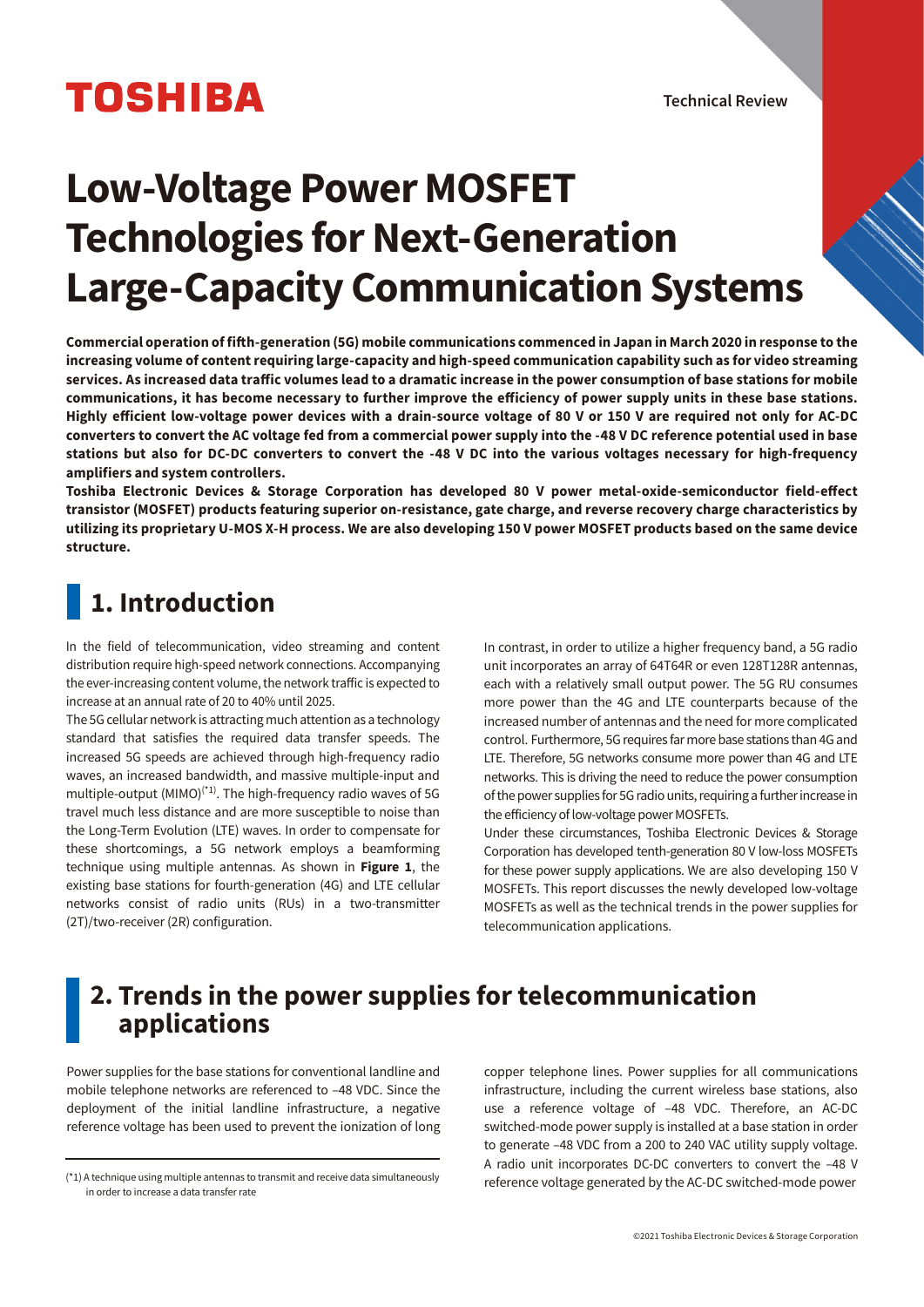#### Technical Review

supply to the 52 to 56 VDC required for a transmitter's high-frequency amplifier as well as to the 5 to 12 V required for a receive/transmit controller and other systems. Up to around ten years ago, diodes had been generally used for the rectifier circuit in the AC-DC switched-mode power supply mainly because MOSFETs did not have sufficient performance and high-power output was not required for the power supplies of wireless base stations to meet the communication traffic demand. Nowadays, almost all communication base stations, particularly those requiring high power efficiency, utilize a synchronous rectification circuit because of the improvements made in control technology and MOSFET characteristics.

**Figure 2** shows examples of topologies of typical AC-DC converters for generating a –48 VDC reference voltage. The circuit in Figure 2 (a) is an AC-DC converter with a center-tapped rectifier, which is composed of 150 V-tolerant devices since a voltage twice as high as its output voltage is applied across rectifier devices. The circuit in Figure 2(b) is a full-bridge AC-DC converter, which is composed of 80 V-tolerant devices since a voltage equal to its output voltage is applied across rectifier devices.

**Figure 3** shows examples of topologies of typical first-stage DC-DC

converters that receive –48 V from the AC-DC converter. The circuit in Figure 3(a) is a full-bridge DC-DC converter rectifier, which is composed of 150 V-tolerant devices to allow for more than double the margin relative to the input voltage. The circuit in Figure 3(b) is a buck-boost DC-DC converter, which is composed of 150 V-tolerant devices since a difference between the input and output voltages is applied across them.

In order to improve the efficiency of the AC-DC and DC-DC converters, it is necessary to reduce the conduction loss that occurs while the constituent devices are in the "on" state as well as the switching loss that occurs when they are turned on and off. In the case of MOSFETs, a conduction loss is affected by the on-resistance  $(R_{on})$ . The switching loss of the primary switch is mainly affected by the gate input charge  $(Q_g)$  and the gate switch charge  $(Q_{sw})$  of the MOSFETs whereas the switching loss of the synchronous rectifier is mainly affected by the reverse recovery charge  $(Q<sub>rr</sub>)$  of the MOSFETs. It is therefore essential to improve these characteristics.



#### ⒝ 5G massive MIMO RU (64T64R)

#### Figure 1. Configuration of power supply for 5G radio unit (RU)

A 5G RU incorporates an array of many antennas, for example, in a 64T64R configuration and has doublethe number of internal power supply outputs.



\* Resonant circuit consisting of two inductors (L) and two capacitors (C)

#### Figure 2. Examples of typical AC-DC converter topologies

The withstand voltage required for rectifier devices is more than double the output voltage in the case of the AC-DC converter with a center-tapped rectifier and equal to the output voltage in the case of the full-bridge AC-DC converter. Therefore, the full-bridge AC-DC converter can use rectifier devices with half the withstand voltage.



#### Figure 3. Examples of typical first-stage DC-DC converter topologies

There are two types of DC-DC converters: full-bridge and buck-boost DC-DC converters. Which type to select depends on the board area requirement, efficiency, and cost.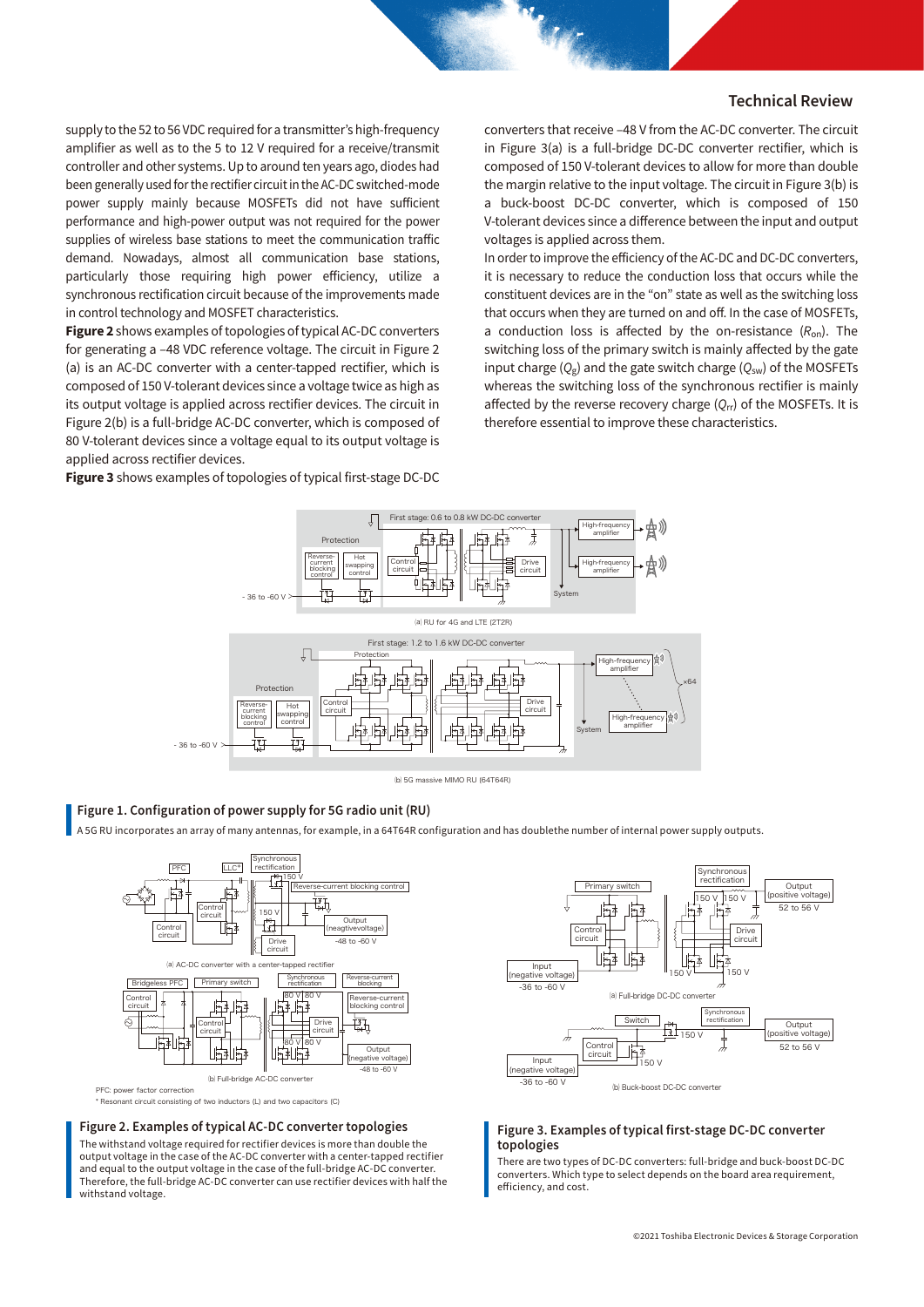### **3. Reducing the conduction loss of 80 V MOSFETs**

Typical silicon (Si) power MOSFETs have a vertical structure. Therefore, current flows vertically through the silicon chip. In order to reduce the conduction loss of a Si power MOSFET, it is effective to increase its integration level through geometry scaling. It is difficult, however, to scale the geometries of power MOSFETs because of their vertical, stepped structure. *R*on, a contributing factor for a conduction loss, consists of the channel resistance  $(R<sub>ch</sub>)$  and the drift resistance  $(R<sub>d</sub>)$  of the MOSFET on the surface of a chip as well as the substrate resistance (*R*sub). We have been offering successive generations of trench-gate MOSFETs called the U-MOS series, with each generation having progressively smaller on-resistance per area (*R*on*A*). Up to the U-MOS VII-X series, we had relied on nanofabrication technology to reduce *R*ch. Specifically, we had gradually reduced the cell pitch of the trench-gate structure to increase the channel density. For the U-MOS VIII-H series, a process node preceding the latest U-MOS X-H series, we employed a trench field-plate (FP) structure to increase the dopant concentration in the dri region in order to achieve a substantial reduction in *R*d. Wafer-thinning technology was also utilized to reduce the chip thickness to roughly 50 μm, less than half that of the previous series, in order to reduce *R*sub. For the launching of the latest U-MOS X-H series, we have further reduced the cell pitch of the FP structure. **Figure 4** compares the structure and on-resistance of the 80 V MOSFETs fabricated using the U-MOS VIII-H and U-MOS X-H processes. Since the trench of the FP structure is inactive when a MOSFET is in the "on" state, it is desirable that the ratio of the trench width to the cell pitch be small. In order to reduce the FP trench width of the U-MOS X-H series, we have increased the taper angle of the trench and buried a polysilicon layer in the trench. However, a reduction in the trench width causes its aspect ratio to increase, making it more difficult to form the internal polysilicon electrodes. We have overcome this difficulty by developing a new technology for burying the polysilicon layer in

the trench. We have also reduced the Si mesa width by means of a trench contact structure using tungsten. Furthermore, we have optimized the dopant profile in the drift region and multiple design factors, thereby achieving a 38% reduction in *R*on*A* compared to the previous U-MOS VIII-H series.



p: p-type semiconductor n: n-type semiconductor

n+ : heavily doped n-type semiconductor *V<sub>GS</sub>*: gate-source voltage

\* Normalized such that *R*on*A* of U-MOS VIII-H is equal to 1

#### Figure 4. Comparison of structure and on-resistance characteristics of 80 V MOSFETs fabricated using previous and new processes

The latest U-MOS X-H series has 38% lower *R*on*A* than the previous UMOS VIII-X series because of a shrunk trench field-plate structure and optimized design factors.

## **4. Reducing the switching loss of 80 V MOSFETs**

A side effect of the increased MOSFET integration level is an increase in junction capacitance, causing *Q*sw and the output charge (*Q*oss) to increase. This, in turn, causes an increase in switching loss. Therefore, each generation of U-MOS has been designed to reduce not only *R*on but also *Q*sw and *Q*oss. For the U-MOS VIII-H series, we buried the source electrode under the gate electrode in the trench to achieve a substantial reduction in *Q*sw.

Because of the optimized design, the latest 80 V U-MOS Ⅹ-H series provides a 17% reduction in *R*on*Q*sw, a performance index for conduction and switching losses, and an 11% reduction in *R*on*Q*sw, a performance index for conduction and output charge losses, compared to the U-MOS VIII-H series. A transient surge of the drain-source voltage (VDSpeak) during

switching affects a system's stability and reliability. In order to reduce the *V*<sub>DSpeak</sub> of the U-MOS X-H series, we have optimized the resistance of the internal gate and the source wire. As a result, the U-MOS X-H series has 26% lower V<sub>DSpeak</sub> than a typical device from another manufacturer as shown in **Figure 5** when compared at a switching rate of 300 A/μs. Therefore, the U-MOS Ⅹ-H series helps improve system reliability. This means that, given two MOSFETs with the same *V*<sub>DSpeak</sub>, the U-MOS X-H series allows faster switching and therefore contributes to reducing a switching loss.

A power MOSFET has a pn body diode between the source and the drain (p: p-type semiconductor, n: n-type semiconductor). This diode enters reverse recovery mode when it is reverse-biased while current is flowing through it.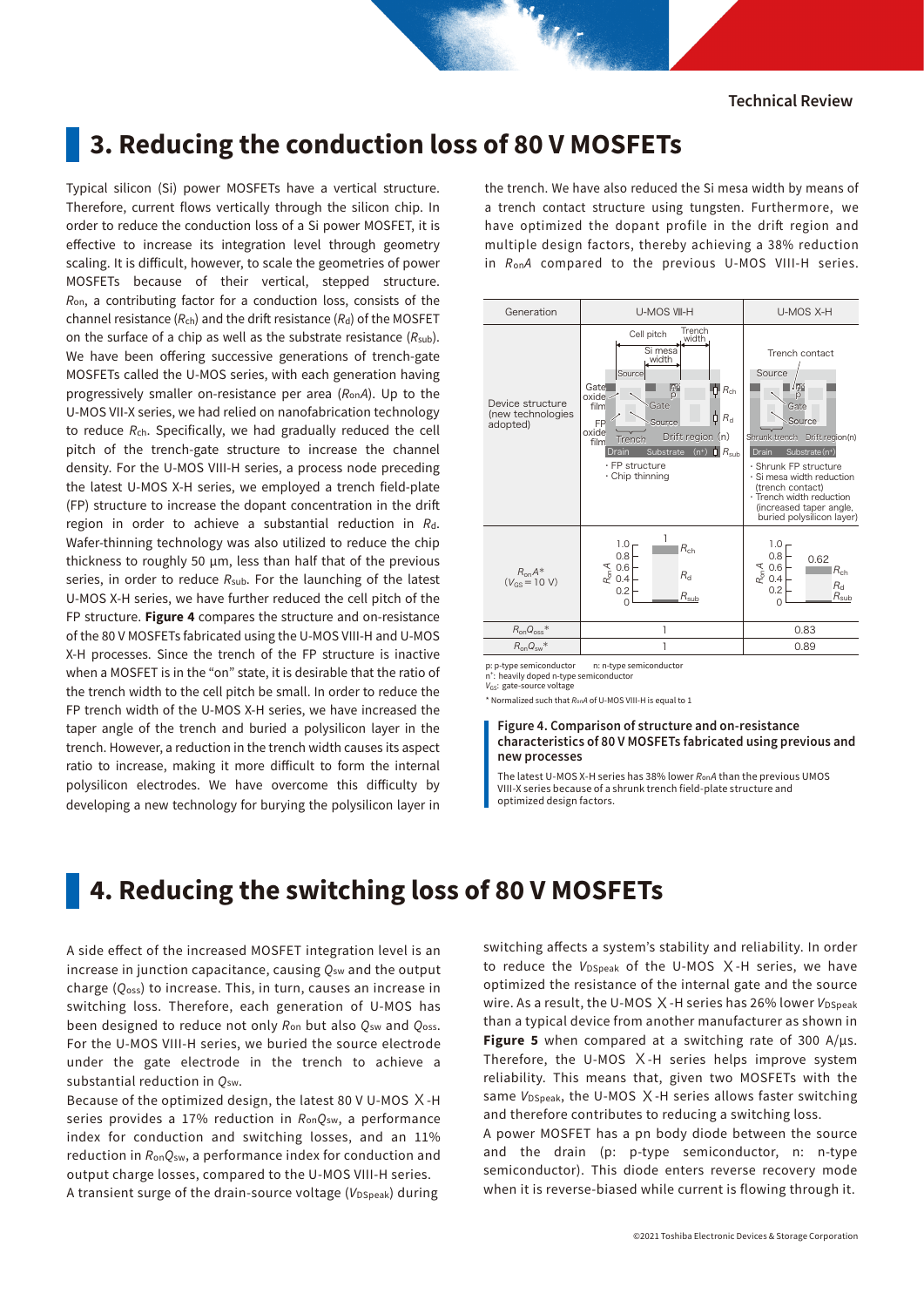#### Technical Review

This causes the residual carriers to be swept out of the body diode, causing reverse current. If the reverse recovery charge (*Q*rr) is large, a reverse recovery loss contributes to an increase in switching loss. Because of the shrunk cell pitch and the optimized dopant profile in the drift region, the U-MOS Ⅹ-H series exhibits 12% lower *Q*rr than an existing MOSFET from another manufacturer as shown in **Figure 6** when compared at a switching rate of 300 A/μs.

**Figure 7** shows the results of a hardware evaluation of a full-bridge rectifier circuit for a 300 W DC-DC converter. As a result of improving various electrical characteristics, the U-MOS Ⅹ-H series provides an equivalent or higher power conversion efficiency than the existing MOSFET from another manufacturer, achieving a peak power conversion efficiency of 94.83%. As described above, the U-MOS X-H process has successfully achieved a reduction in conduction and switching losses as well as an improvement in power conversion efficiency in an actual application. As a result, we released 80 V MOSFETs fabricated using the U-MOS X-H



Figure 5. Surge voltage at time of switching of 80 V MOSFETs Because of the optimized internal wire resistance, the U-MOS Ⅹ-H series provides 26% lower *V*<sub>DSpeak</sub> than an existing MOSFET from another manufacturer when compared at a switching rate of 300 A/μs.

process in March 2020.



#### Figure 6. Recovery charge of characteristics of 80 V MOSFETs Because of the shrunk cell pitch and the optimized dopant profile in the dri

region, the U-MOS Ⅹ-H series provides 12% lower *Q*rr than an existing MOSFET from another manufacturer when compared at a switching rate of 300 A/μs.



#### Figure 7. Power conversion efficiency of 80 V MOSFETs

The TPH2R408QM of the U-MOS Ⅹ-H series provides an equivalent or higher performance than the existing MOSFET from another manufacturer, achieving a peak power conversion efficiency of 94.83%

## **5. Development of a 150 V MOSFET**

We have also developed a 150 V MOSFET based on the device structure of 80 V MOSFETs. Our focus was on reducing an increase in *R*on due to an increase in withstand voltage. **Figure 8**  compares the cell structure of 80 V and 150 V MOSFETs. In order to increase the withstand voltage, it is necessary to increase the thickness of the drift region  $(n)$  and accordingly the trench depth. On the other hand, a reduction in the cell pitch to increase the cell aspect ratio (i.e., trench depth divided by cell pitch) helps reduce *R*<sub>on</sub><sup>(1)</sup>. Therefore, in addition to the process technologies developed for the 80 V MOSFETs, it was necessary to develop additional technologies in order to realize a 150 V MOSFET. For example, in order to reduce the cell pitch and thereby *R*on, we have developed an etching technology to control the shape of the high-aspect-ratio trench and a technology to form a thick,

| Generation<br>/withstand voltage | U-MOS X-H 80 V                                                                                                                                   | U-MOS X-H 150 V                                                            |
|----------------------------------|--------------------------------------------------------------------------------------------------------------------------------------------------|----------------------------------------------------------------------------|
| Device structure                 | Cell pitch Trench<br>Source<br>depth<br>可口<br>Trench<br>Gate<br>Source<br>Drift region(n)<br>Substrate (n+) Drain<br>FPinsulation film thickness | Source<br>耐り<br>Gate<br>Source<br>Drift region (n)<br>Substrate (n+) Drain |
| Cell pitch*                      |                                                                                                                                                  | 1.8                                                                        |
| Trench width*                    |                                                                                                                                                  | 2.1                                                                        |
| Trench depth*                    |                                                                                                                                                  | 1.9                                                                        |
| FP insulation film<br>thickness* |                                                                                                                                                  | 2.1                                                                        |

Figure 8. Comparison of cell dimensions of 80 V and 150 V MOSFETs \*Normalized such that the insulation film thickness of 80 V U-MOS Ⅹ-H MOSFET is equal to 1

The width and depth of the trench is larger than the cell pitch, and the Si mesa between trenches has a high aspect ratio.